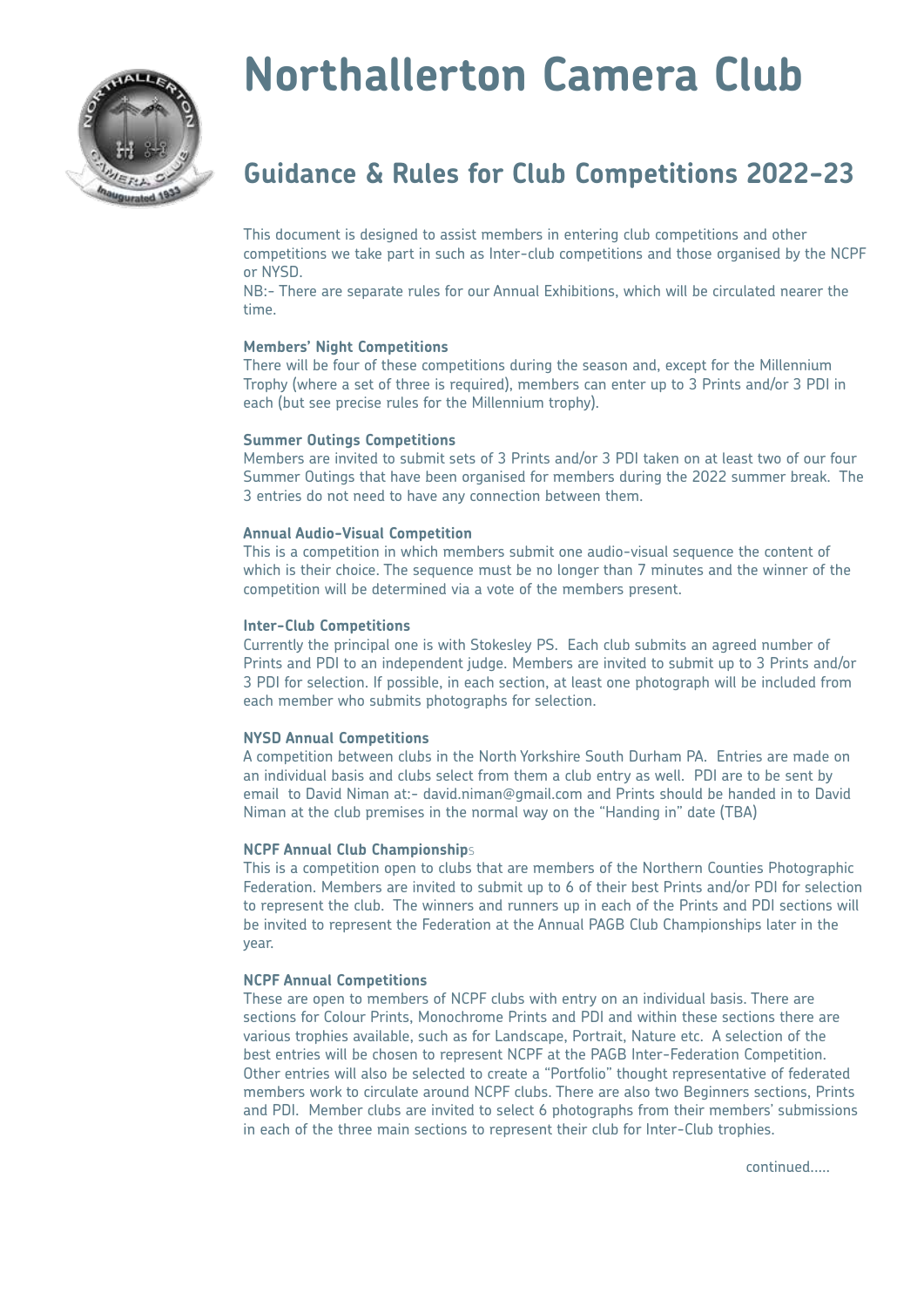#### **SUBMISSION OF ENTRIES**

**PRINTS:-** Prints should be mounted on mounts not less than 25cm x 20cm and not more than 50cm x 40cm. They should be handed in to the Competition Secretary no later than the 'handing in date' in the following schedule.

**PDI:-** i) PDI should be in sRGB colour space, in JPEG or JPG format and sized at 1400 x 1050 pixels, so that the horizontal side does not exceed 1400 pixels and the vertical side does not exceed 1050 pixels. NB:- There may be some variation on this requirement in respect of NCPF or PAGB Competitions ii) The file name should conform to the format:- Given Name (space) Family Name (hyphen) Title eg:- Dave Coates-Dales Sunrise. Please keep to this format it saves a lot of work iii) Unless otherwise stated, images should be submitted to the Competition Secretary as attachments by email to:- hilarycrick@hotmail.com, by no later than the 'handing in date' in the following schedule.

**AV Sequences:-** These should be in one of the recognised formats and be sent to the Competition Secretary by email or by WeTransfer to the above email address by the date in the schedule or handed in by that date on a 'stick'.

NB:- If anyone has any problem with converting their images to the above sizes and/or properties, please get in touch with the Competition Secretary in plenty of time and we will try to assist.

# **SCHEDULE Key: Hand In / Judging**

**26th September Hand in - Members' Night Competition "Open".**  The subject is "Open"; ie any subject you wish.

## **Date TBA**

**Hand in - NYSD Annual Competition.** Submit up 3 Prints and/or PDI to the NYSD Secretary David Niman, Prints at the club. PDI by email to him at:- david.niman@gmail.com

# **10th October Hand in – Summer Outings Competition** Up to 3 Prints and/or 3 PDI from at least two of the three 2022 Summer Outings.

**17th October Judging – Members' Night Competition "Open"**  Judged by Howard Tate BA ARPS AFIAP HonPAGB (Pontefract CC)

# **24th October**

# **Hand in – Members' Night Competition "Around our County"**

Photographs taken within the bounds of North Yorkshire, which have sufficient information in them to identify as such: eg: an image of a bird against a clear blue sky, whilst taken in our county will be less in the spirit of the rules than one of a bird on a pier visibly somewhere in the county.

continued.....